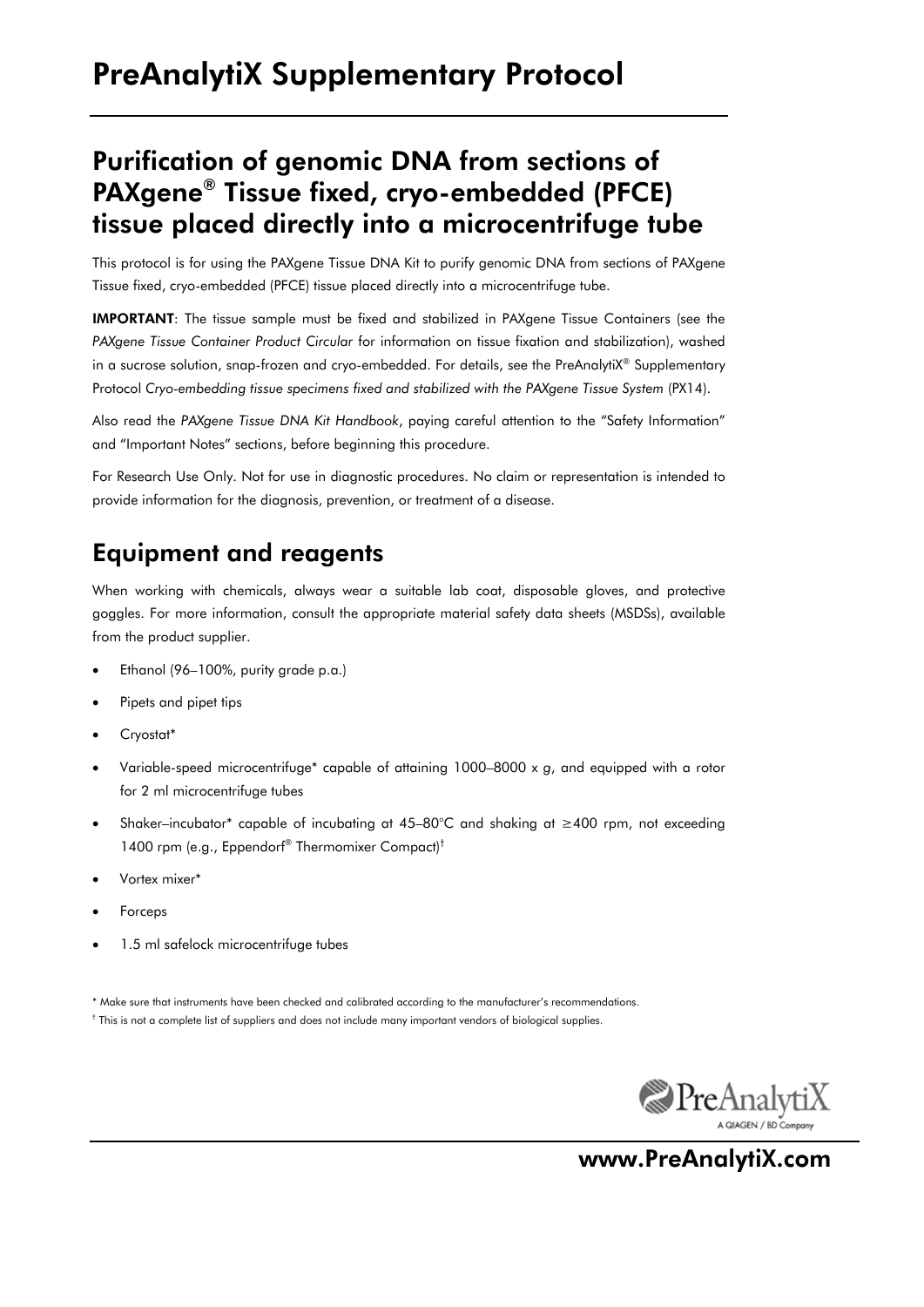## Starting material

Starting material for genomic DNA purification is 1–3 PFCE tissue sections with a thickness of 8–12  $\mu$ m and a tissue surface area  $\leq$ 225 mm<sup>2</sup>.

# Things to do before starting

- Tissue specimens must be fixed and stabilized according to the *PAXgene Tissue Container Product Circular*. Fixed and stabilized tissue must be cryo-embedded according to the Supplementary Protocol *Cryo-embedding of tissue specimens fixed and stabilized with the PAXgene Tissue System.*
- Set the temperature of the shaker–incubator to 56°C.
- Buffer TD1 and Buffer TD2 may form precipitates during storage. If necessary, warm to 56°C until the precipitates have fully dissolved.
- Buffer TD3 and Buffer TD4 are supplied as concentrates. Before using the buffers for the first time, add the amount of ethanol (96–100%, purity grade p.a.) indicated on the bottle to obtain a working solution.

## Procedure

- 1. Label the lid and the body of a 1.5 ml safelock microcentrifuge tube (not provided). Prepare a lysis mixture in the tube by mixing 180 μl Buffer TD1 with 20 μl Proteinase K. Mix by gently flicking the tube, and centrifuge briefly (1–2 s at 50–1000 x *g*) to collect residual liquid from the sides of the tube.
- 2. Using a cryostat, make a tissue section of 8–12 μm thickness from the PFCE tissue.
- 3. Transfer the PFCE tissue section into the lysis reagent using pre-cooled forceps and mix by vortexing for 5 s.
- 4. If required, repeat steps 2 and 3 for a maximum of 3 sections.
- 5. Incubate the tissue on a shaker–incubator for 1 h at 56°C and 1400 rpm.
- 6. After incubation, centrifuge briefly (1–2 s at 500–1000 x g) to remove drops from the tube lid.

Note: If RNA-free genomic DNA is required, add 4 μl RNase A (100 mg/ml), mix by vortexing and incubate for 2 min at room temperature (15–25°C).

#### 7. Add 200 µl Buffer TD2 and mix by pulse-vortexing for 15 s.

Note: It is essential that the sample and Buffer TD2 are mixed thoroughly by vortexing or pipetting to yield a homogeneous solution.